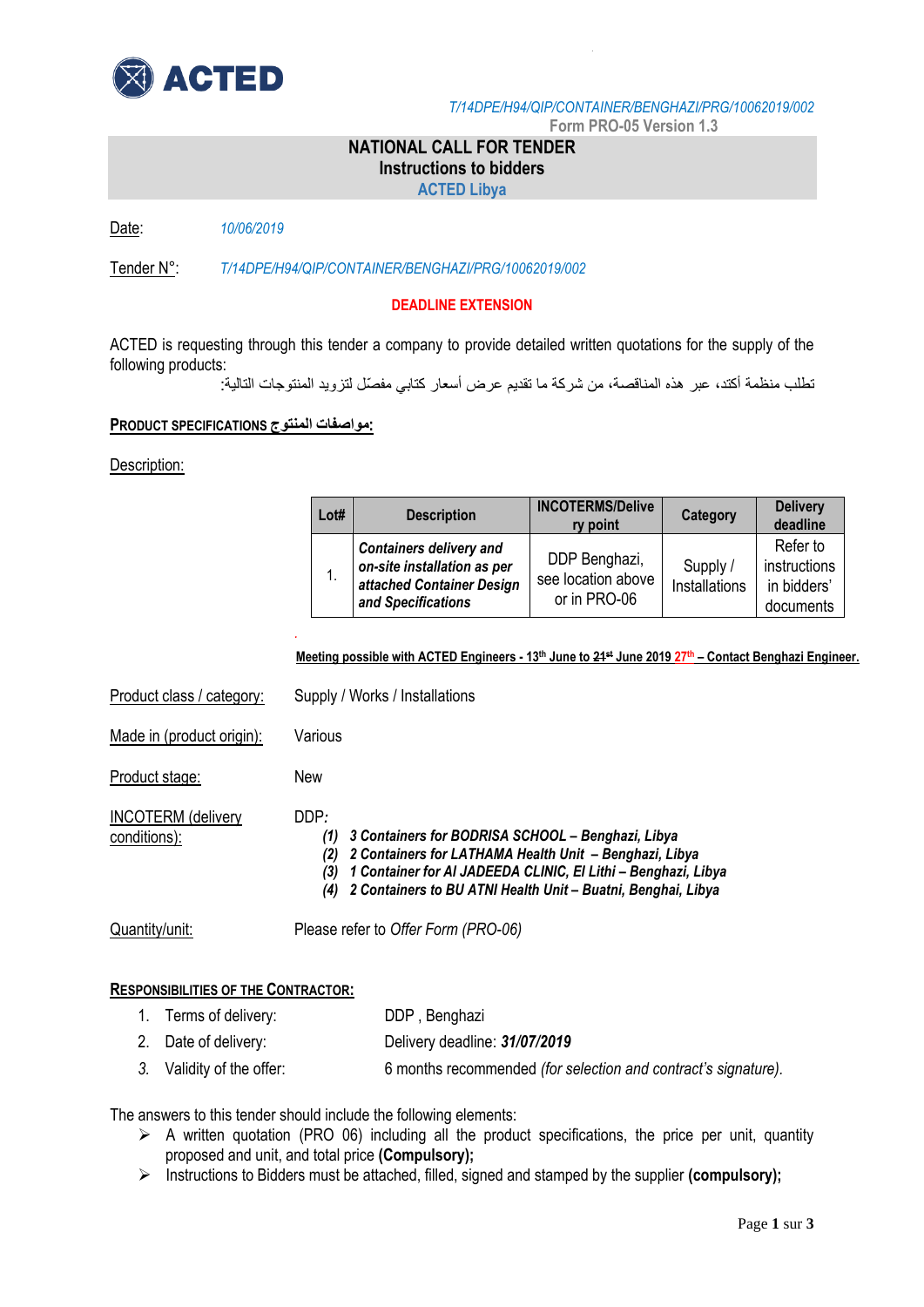

#### *T/14DPE/H94/QIP/CONTAINER/BENGHAZI/PRG/10062019/002*

- $\triangleright$  Bidder's Ethical Declaration must be attached, filled, signed and stamped by the supplier **(compulsory);**
- $\triangleright$  Bidders will fill, sign, stamp and return the Offer form (PRO-06) according to ACTED's format as well as the Bidders questionnaire for Container supply, delivery and Installations **(Compulsory);**
- $\triangleright$  The BOQs and Designs (ANNEXES 1 and 2) have to be signed and stamped by legal representative of the company and sent with all the tender documents. **(Compulsory)**;
- Technical Specifications and Certificate of origin of the containers **(Compulsory);**
- An ID copy of legal representative of the company **(Compulsory);**
- $\triangleright$  Bidders shall furnish a copy of valid operating license/certificate of registration valid for the fiscal year (2019) **(Compulsory);**
- $\triangleright$  Proofs of past performances (including example contracts or other evidence of performance) in a similar field of activity.

### **SPECIFIC CONDITIONS:**

- 1. Offers will be considered as long as they have the compulsory documentation as requested in the tender and the capacities (human, financial and infrastructure) to carry on the works.
- 2. Any questions should be sent to [libya.tender@acted.org](mailto:libya.tender@acted.org) and CC [tender@acted.org](mailto:tender@acted.org) before **23/06/2019 at 12:00AM 28/06/2019 at 12:00AM**
- 3. Any request for field visits should be sent to [libya.tender@acted.org](mailto:libya.tender@acted.org) and CC [tender@acted.org](mailto:tender@acted.org) Cc no later that **20/04/2019 at 12:00AM 25/06/2019 at 12:00AM** – Accompanied with ACTED Benghazi Engineer. (Field visit stopping on the *27 th***)**
- 4. The offer will be submitted in English and in Libyan Dinars **or** USD all cost included (including delivery and installation) and taxes included.
	- a. Bidders shall comply with all valid Government legal Documentation and adhere to Regulations to operate in Libya such as being regular tax payer to offer such goods and services as specified in the tender
- 5. An entity established in Libya is considered tax resident in Libya.
	- b. Any Income generated in Libya from work performed therein should be subject to income tax in Libya.
	- c. The supplier will have the obligation to provide Tax information, including handling the preparation, filing, and stamping of federal, state, or national body on the invoice of the performed service/work.
- 6. Quantities may be subject to change depending on ACTED's needs.
- 7. Any bid with missing required documents will be automatically rejected.
- *8.* The Bidders can bid for one or two options regarding the currency preference.
- 9. ACTED Libya reserves the right to select one or several providers to sign contracts for each batches.
- 10. **EVALUATION AND COMPARISON OF BIDS (FOR INFORMATION) –** *CAN BE MODIFIED UPON ACTED'S NEEDS*

| <b>Delivery terms</b>     | Refered as the most advantageous delivery schedule.                                                                                        | 15%  |
|---------------------------|--------------------------------------------------------------------------------------------------------------------------------------------|------|
| <b>Payment terms</b>      | Bidder providing the most favorable terms of payment.                                                                                      | 10%  |
| Availability              | Readiness for immediate activities                                                                                                         | 10%  |
| <b>Technical</b>          | Technical adherence to<br>the<br>requirements<br>for<br>goods/services supplied. Technical adderance to the<br>provided container designs. | 30%  |
| Past experience           | Bidders ability to demonstrate relevant experience and<br>technical knowledge of the goods and services required.                          | 10%  |
| <b>Financial proposal</b> | Price examination                                                                                                                          |      |
|                           |                                                                                                                                            | 100% |

#### **GENERAL CONDITIONS:**